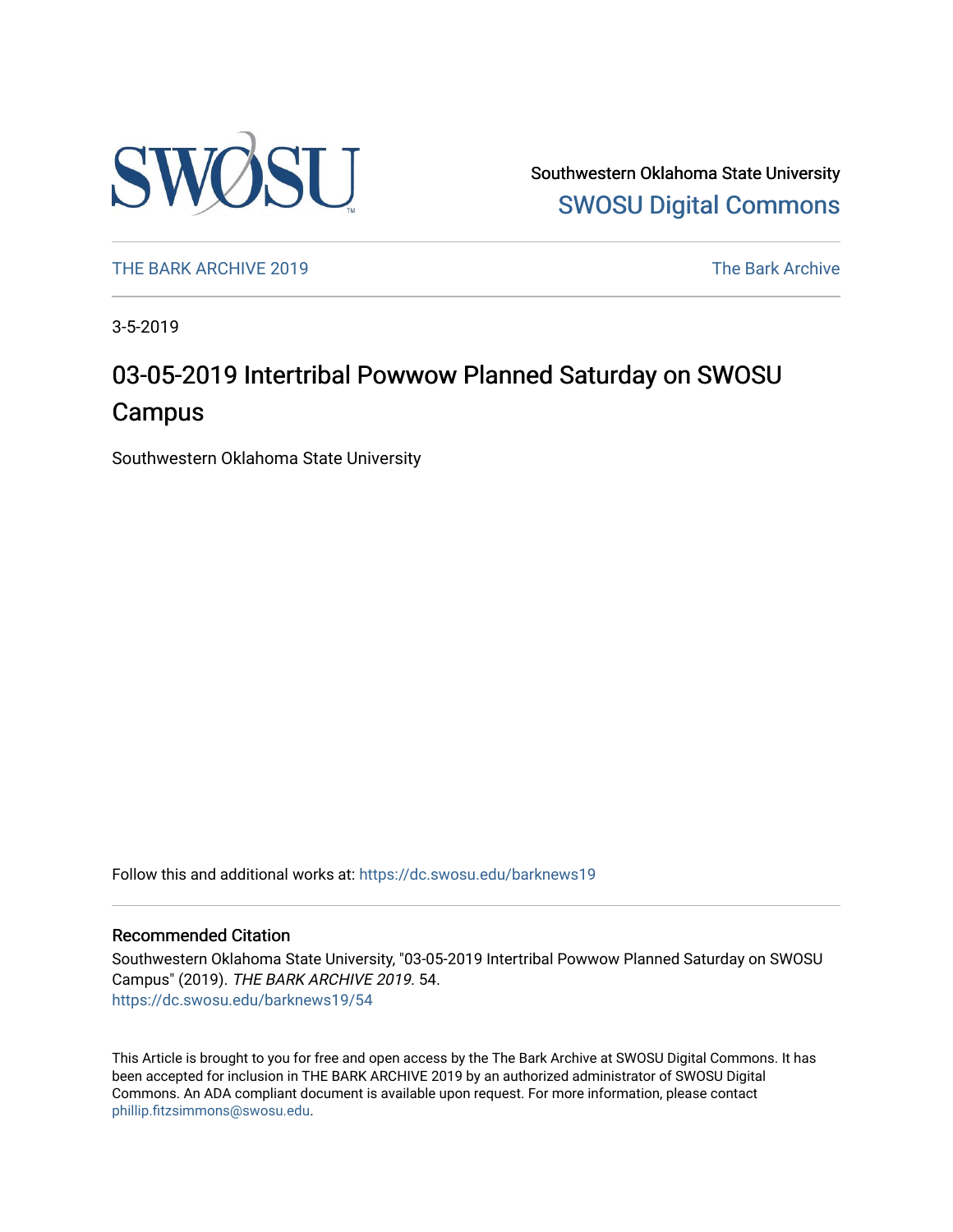

5 March, 2019

# **Intertribal Powwow Planned Saturday on SWOSU Campus**

An intertribal powwow will be held this Saturday, March 9, at Southwestern Oklahoma State University in Weatherford.

Sponsored by the Oklahoma Indian Missionary Conference and featuring the SWOSU Native American Student Association, the powwow is open to the public with free admission. The event is being held in the Pioneer Cellular Event Center on the SWOSU campus.

Gourd Dancing takes place at 2 p.m. with a meal planned at 5 p.m. The Grand Entry and Contests begins at 7 p.m. with the event closing at 10 p.m.

There will be contests for both males and females. Male categories are: traditional, straight, grass, fancy as well as junior/teen boy's combine. Female categories are: buckskin, cloth, jingle and fancy as well as junior/teen girl's combine. There will also be a tiny tots contest. Prizes range from \$25 to \$100 per event.

Vendors are welcome but must reserve in advance by contacting Chris Tall Bear at 580.890.7949 or chris.tallbear@yahoo.com.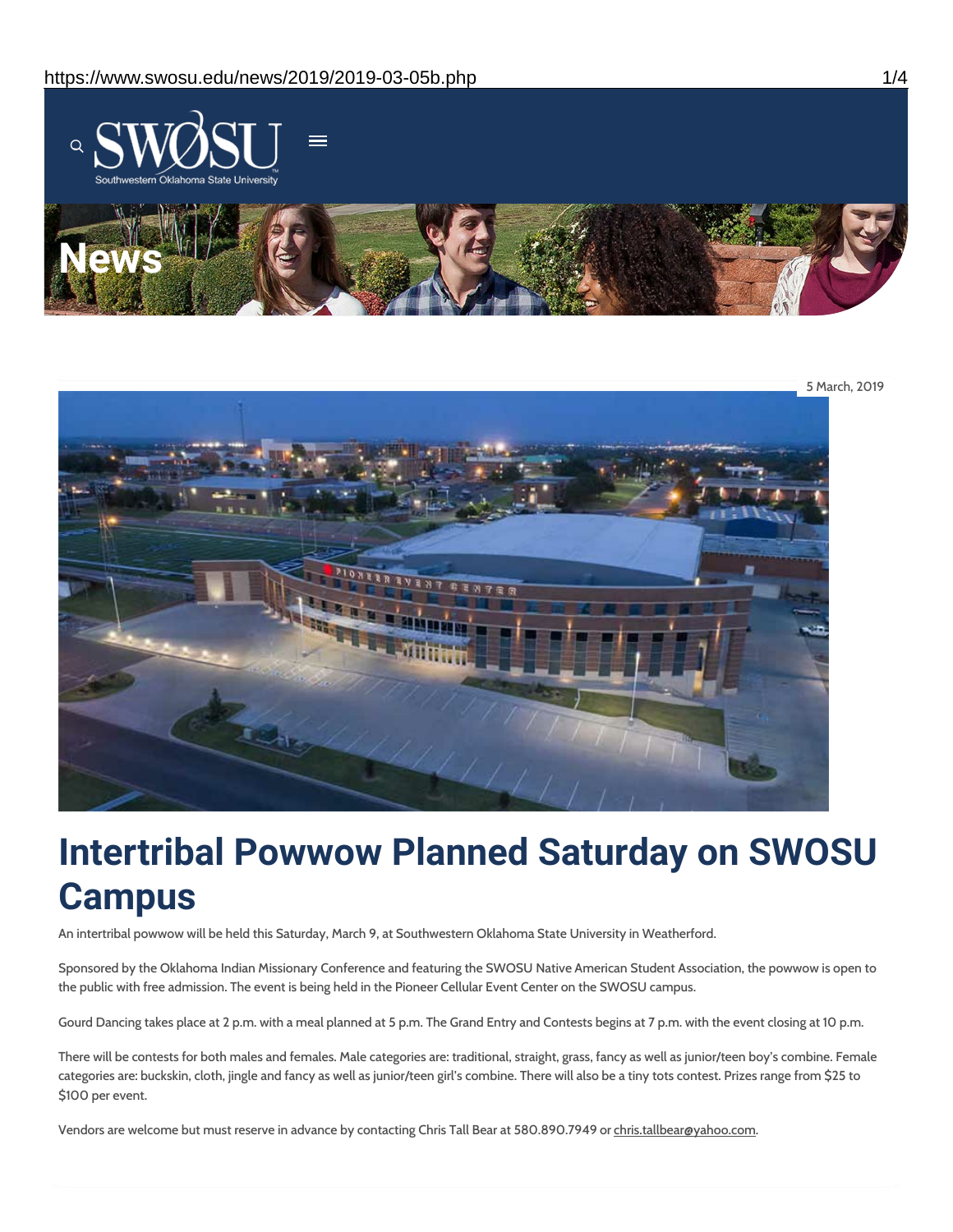| https://www.swosu.edu/news/2019/2019-03-05b.php | 2/4 |
|-------------------------------------------------|-----|
| Academics                                       | D   |
| Administration                                  | D   |
| Alumni and Foundation                           | D   |
| Community                                       | D   |
| Events                                          | D   |
| <b>Faculty and Staff</b>                        | D   |
| Miscellaneous                                   | D   |
| Sayre                                           | D   |
| <b>Students</b>                                 | D   |
|                                                 |     |

## **Archive Links**

| 2018    | D |
|---------|---|
| 2019    | D |
| 2020    | D |
| Archive | D |



## Weatherford Campus

100 Campus Drive Weatherford, OK 73096

## Sayre Campus

409 E Mississippi Ave Sayre, OK 73662

Connect to Us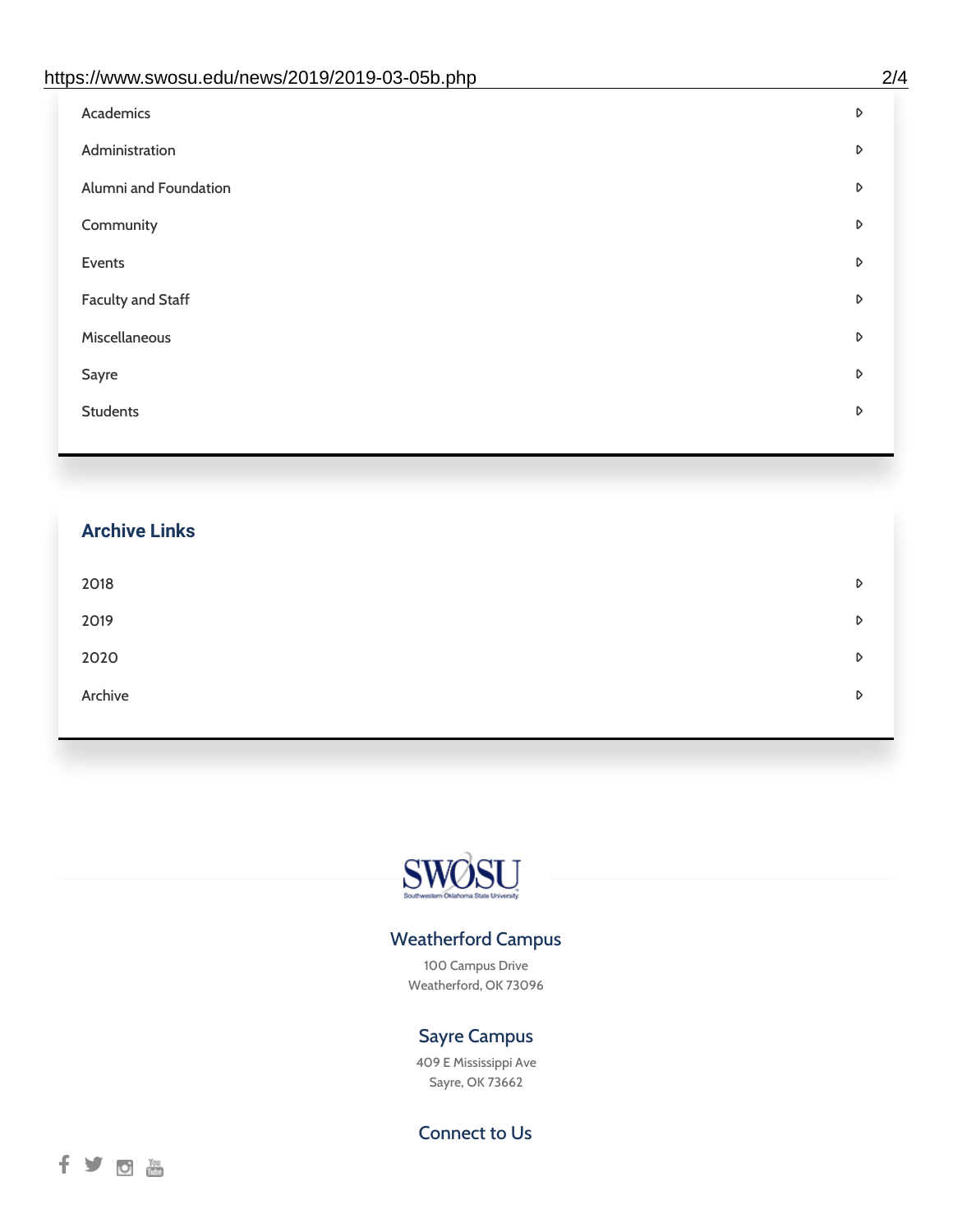Contact [Information](https://www.swosu.edu/about/contact.php)

[University/Facility](https://www.swosu.edu/about/operating-hours.php) Hours

[Campus](https://map.concept3d.com/?id=768#!ct/10964,10214,10213,10212,10205,10204,10203,10202,10136,10129,10128,0,31226,10130,10201,10641,0) Map

Give to [SWOSU](https://standingfirmly.com/donate)

Shop [SWOSU](https://shopswosu.merchorders.com/)



### **[Directory](https://www.swosu.edu/directory/index.php)**

[Calendar](https://eventpublisher.dudesolutions.com/swosu/)

[Apply](https://www.swosu.edu/admissions/apply-to-swosu.php)

[GoSWOSU](https://qlsso.quicklaunchsso.com/home/1267)

[Jobs@SWOSU](https://swosu.csod.com/ux/ats/careersite/1/home?c=swosu)



Current [Students](https://bulldog.swosu.edu/index.php)

[Faculty](https://bulldog.swosu.edu/faculty-staff/index.php) and Staff

**Enrollment Management** [580.774.3782](tel:5807743782)

> **PR/Marketing** [580.774.3063](tel:5807743063)

**Campus Police** [580.774.3111](tel:5807743111)